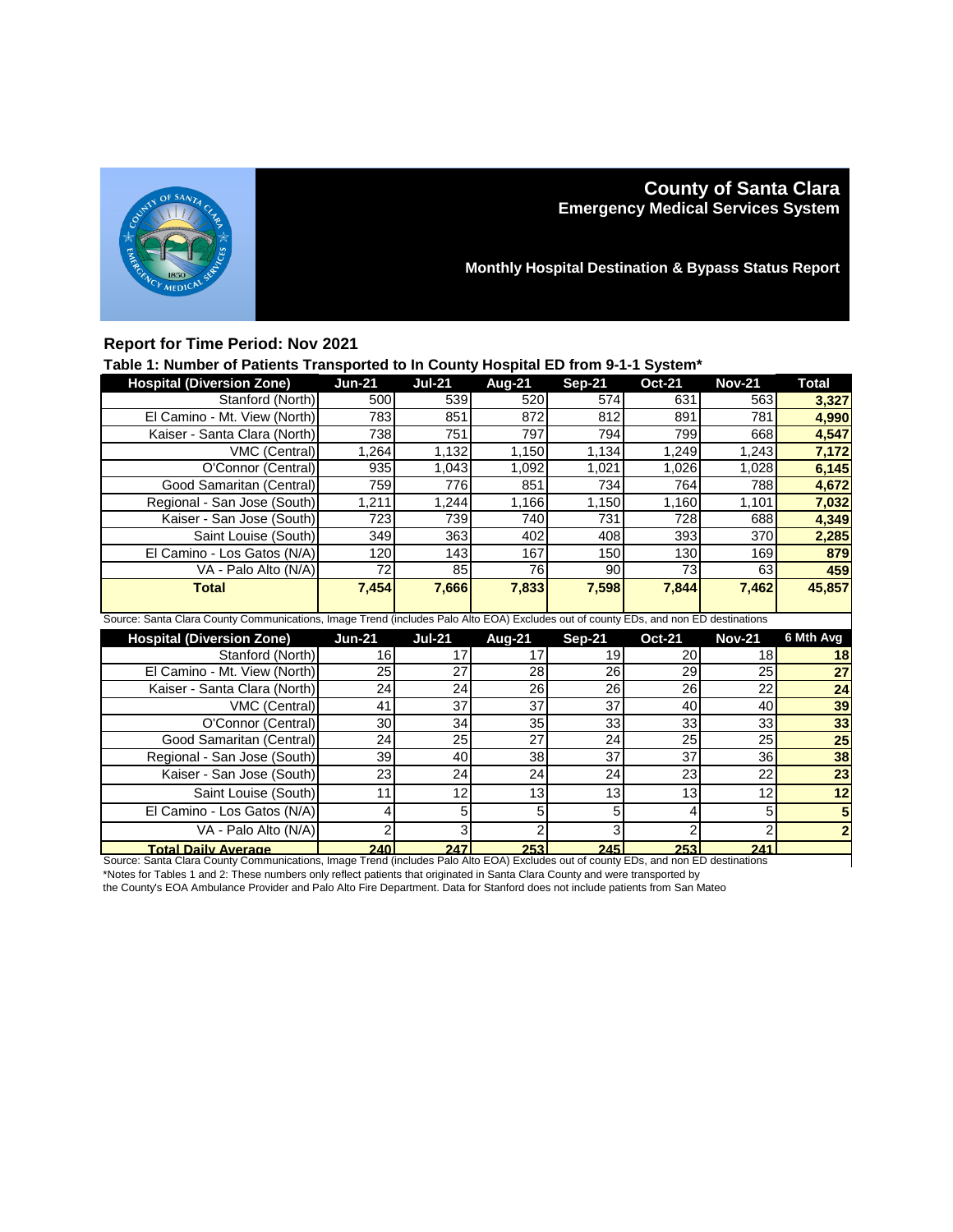#### County. The data includes but, does not differentiate specialty center status (TRAUMA, STROKE, STEMI, BURN) Page 1 of 2

#### **Table 2: Total Monthly Hours of Emergency Department on** *"AMBULANCE"* **Bypass**

| <b>Hospital (Diversion Zone)</b> | <b>Jun-21</b>     | <b>Jul-21</b> | Aug-21 | <b>Sep-21</b> | <b>Oct-21</b> | <b>Nov-21</b> | <b>Total</b> |
|----------------------------------|-------------------|---------------|--------|---------------|---------------|---------------|--------------|
| Stanford (North)                 | 0.001             | 1.00          | 0.001  | 0.001         | 0.00          | 0.00          | 1.00         |
| El Camino - Mt. View (North)     | 6.02              | 9.08          | 9.21   | 20.27         | 21.64         | 5.01          | 71.23        |
| Kaiser - Santa Clara (North)     | 16.02             | 16.04         | 27.07  | 15.04         | 15.04         | 10.57         | 99.78        |
| <b>VMC (Central)</b>             | 42.68             | 28.05         | 26.25  | 18.85         | 17.05         | 22.44         | 155.32       |
| O'Connor (Central)               | 3.77              | 9.02          | 8.02   | 13.05         | 11.43         | 7.27          | 52.56        |
| Good Samaritan (Central)         | 0.30 <sub>l</sub> | 11.20         | 10.02  | 33.17         | 17.21         | 35.79         | 107.69       |
| Regional - San Jose (South)      | 0.00              | 4.37          | 18.89  | 25.71         | 62.69         | 12.28         | 123.94       |
| Kaiser - San Jose (South)        | 10.05             | 6.89          | 39.20  | 6.90          | 23.05         | 22.17         | 108.26       |
| Saint Louise (South)             | 7.02              | 5.01          | 12.22  | 9.09          | 2.92          | 4.10          | 40.36        |
| El Camino - Los Gatos (N/A)      | 3.02              | 1.00          | 2.01   | 2.01          | 1.26          | 1.02          | 10.32        |
| <b>Total</b>                     | 88.88             | 91.66         | 152.89 | 144.09        | 172.29        | 120.65        | 770.46       |

Color Legend for ED Ambulance Bypass Only Above 37hrs Above 30hrs Below 30hrs

#### **Table 3: Total Monthly Hours of Stroke Center on** *"STROKE"* **Bypass\***

| <b>Hospital (Diversion Zone)</b> | <b>Jun-21</b>     | <b>Jul-21</b> | Aug-21 | <b>Sep-21</b> | <b>Oct-21</b> | <b>Nov-21</b> | Total  |
|----------------------------------|-------------------|---------------|--------|---------------|---------------|---------------|--------|
| Stanford (North)                 | 0.00              | 0.00          | 0.00   | 0.001         | 0.00          | 0.00          | 0.00   |
| El Camino - Mt. View (North)     | 0.00              | 4.38          | 9.23   | 3.59          | 8.56          | 3.10          | 28.86  |
| Kaiser - Santa Clara (North)     | 0.00 <sub>l</sub> | 0.00          | 0.00   | 0.00          | 0.44          | 23.87         | 24.31  |
| Good Samaritan (Cebtral)         | 0.00              | 7.35          | 2.13   | 66.20         | 15.49         | 36.60         | 127.77 |
| O'Connor (Central)               | 3.14              | 4.96          | 9.95   | 4.30          | 0.56          | 0.94          | 23.85  |
| VMC (Central)                    | 0.14              | 0.68          | 0.00   | 0.00          | 0.00          | 0.00          | 0.82   |
| Regional - San Jose (South)      | 14.89             | 0.36          | 86.11  | 29.21         | 24.24         | 10.13         | 164.94 |
| Kaiser - San Jose (South)        | 8.35              | 0.00          | 7.98   | 0.00          | 2.31          | 31.07         | 49.71  |
| Saint Louise (South)             | 0.001             | 5.31          | 8.15   | 18.27         | 3.33          | 0.00          | 35.06  |
| El Camino - Los Gatos (N/A)      | 10.66             | 0.00          | 13.39  | 7.75          | 1.08          | 1.65          | 34.53  |
| <b>Total</b>                     | 37.18             | 23.04         | 136.94 | 129.32        | 56.01         | 107.36        | 489.85 |

### **Table 4: Total Monthly Hours of STEMI Center on** *"STEMI"* **Bypass\***

| <b>Hospital (Diversion Zone)</b> | <b>Jun-21</b>     | <b>Jul-21</b> | Aug-21            | <b>Sep-21</b> | <b>Oct-21</b> | <b>Nov-21</b> | Total  |
|----------------------------------|-------------------|---------------|-------------------|---------------|---------------|---------------|--------|
| Stanford (North)                 | 0.00              | 0.00          | 0.00              | 0.00          | 0.00          | 0.00          | 0.00   |
| El Camino - Mt. View (North)     | 0.00              | 0.00          | 0.00              | 3.57          | 8.35          | 2.67          | 14.59  |
| Kaiser - Santa Clara (North)     | 0.00              | 0.00          | 0.00              | 0.00          | 0.00          | 23.89         | 23.89  |
| <b>VMC (Central)</b>             | 4.71              | 0.67          | 4.14              | 0.001         | 6.70          | 4.00          | 20.22  |
| O'Connor (Central)               | 0.00              | 1.29          | 0.00 <sub>l</sub> | 4.27          | 0.55          | 0.00          | 6.11   |
| Good Samaritan (Central)         | 0.00              | 7.35I         | 2.12              | 65.97         | 15.49         | 35.73         | 126.66 |
| Regional - San Jose (South)      | 0.00              | 0.35          | 12.10             | 28.14         | 24.95         | 16.76         | 82.30  |
| Kaiser - San Jose (South)        | 1.01 <sub>1</sub> | 10.60         | 19.52             | 24.71         | 25.30         | 34.59         | 115.73 |
| Total                            | <b>5.72</b>       | 20.26         | 37.88             | 126.66        | 81.34         | 117.64        | 389.50 |

#### **Table 5: Total Monthly Hours of Trauma Center on** *"TRAUMA"* **Bypass**

| <b>Hospital (Diversion Zone)</b> | <b>Jun-21</b> | Jul 21. | Aua-21            | <b>Sep-21</b>     | <b>Oct-21</b> | <b>Nov-21</b> | Total |
|----------------------------------|---------------|---------|-------------------|-------------------|---------------|---------------|-------|
| Stanford (North)                 | 0.001         | 0.00l   | 0.00l             | 0.00 <sub>l</sub> | 0.00          | 0.00          | 0.00  |
| <b>VMC (Central)</b>             | 0.00l         | 0.00l   | 0.59 <sup>°</sup> | 0.00 <sub>l</sub> | 0.001         | 0.00          | 0.59  |
| Regional - San Jose (South)      | 0.00l         | 0.00l   | 2.00l             | .17               | 2.02          | 0.00          | 5.19  |
| <b>Total</b>                     | 0.00          | 0.001   | 2.59              | 1.17              | 2.02          | 0.00          | 5.78  |

Page 2 of 3